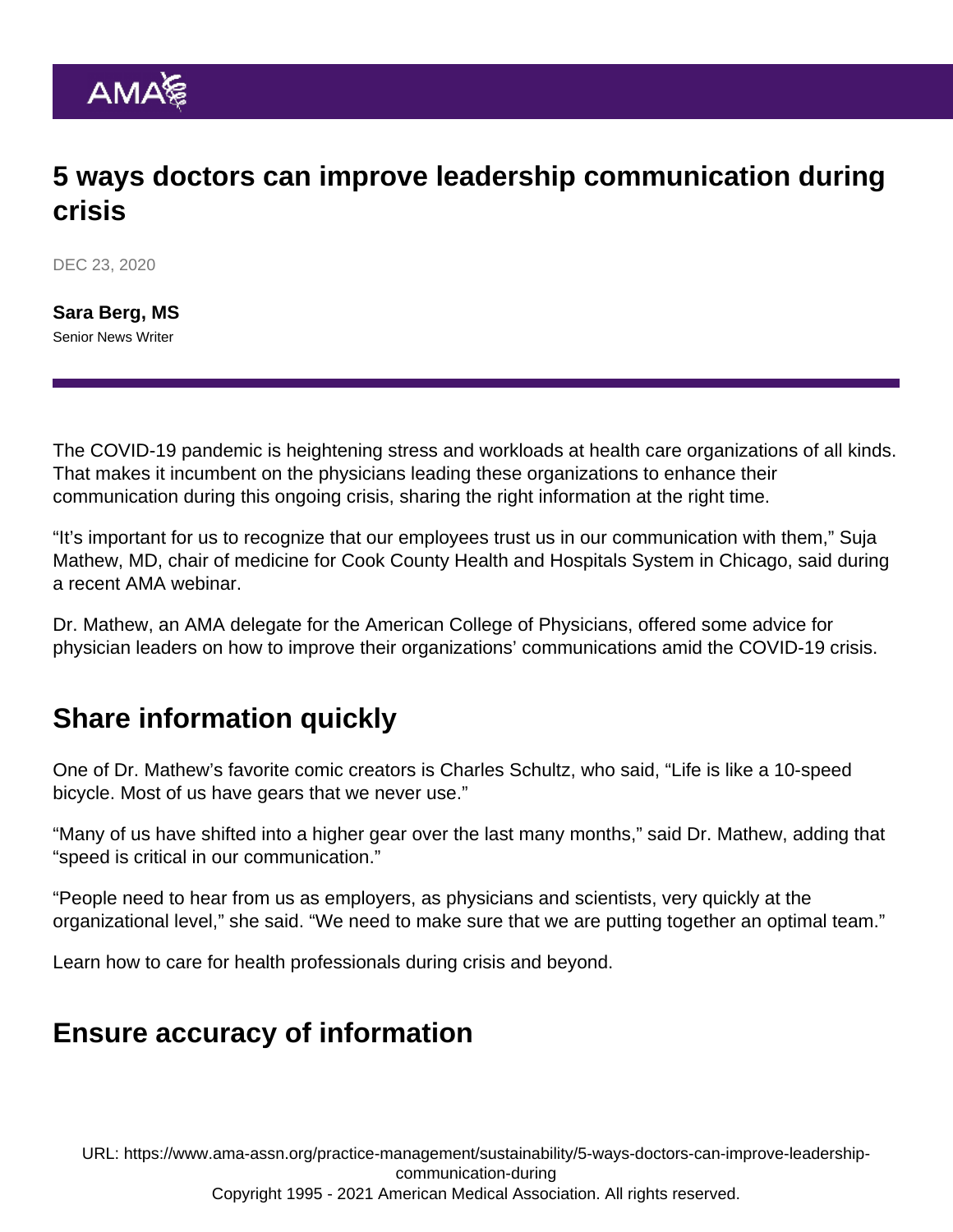"It is going to be absolutely essential that your audience trusts you," said Dr. Mathew. "One of the best things you can do to build that trust is by creating communications that are, in fact, transparent."

"For example, a lot of anxiety in my own organization—and many organizations—at the start of COVID were directed around PPE [personal protective equipment]," she said, adding that they sent "out communications regularly that documented exactly how many boxes of gloves, how many boxes of N95s we had in stock at any given time.

"That was important to show that this was an issue that we were taking seriously, that our employees had the right to be concerned about it, and we were presenting the information in a very transparent manner," Dr. Mathew added.

The AMA offers resources to help physicians?[manage their own mental health?](https://www.ama-assn.org/delivering-care/public-health/managing-mental-health-during-covid-19)and well-being during the COVID-19 pandemic and provides practical strategies for health system leadership to consider in support of their?[physicians and care teams during COVID-19](https://www.ama-assn.org/delivering-care/public-health/caring-our-caregivers-during-covid-19).

### Maintain consistency, allow for change

While consistent communication is vital, it is important to note that during a pandemic or any crisis information will change over time.

"As we learn more and have developed more knowledge, [communication] needs to be consistent, but it needs to allow for change," said Dr. Mathew. Language such as "based on what we know at this time" should be used because "it allows you to help your readers, or your audience, recognize that this is the best, most accurate, most complete information that you can provide today," she said.

Discover [six ways a health system attacks stress during the COVID-19 crisis](https://www.ama-assn.org/practice-management/physician-health/6-ways-health-system-attacks-stress-during-covid-19-crisis).

#### Limit number of emails sent

"Keep in mind when you're dealing with email that volume matters," said Dr. Mathew. "Create a good email system that will provide a complete and clear and targeted message. Don't just send and forward email after email."

"Clarity of an email is absolutely important, so include extra text only if it's necessary for some readers but highlight or underline the key parts that request action on the part of the reader," she said. "Aim for no more than two minutes of content within an email."

URL: [https://www.ama-assn.org/practice-management/sustainability/5-ways-doctors-can-improve-leadership](https://www.ama-assn.org/practice-management/sustainability/5-ways-doctors-can-improve-leadership-communication-during)[communication-during](https://www.ama-assn.org/practice-management/sustainability/5-ways-doctors-can-improve-leadership-communication-during)